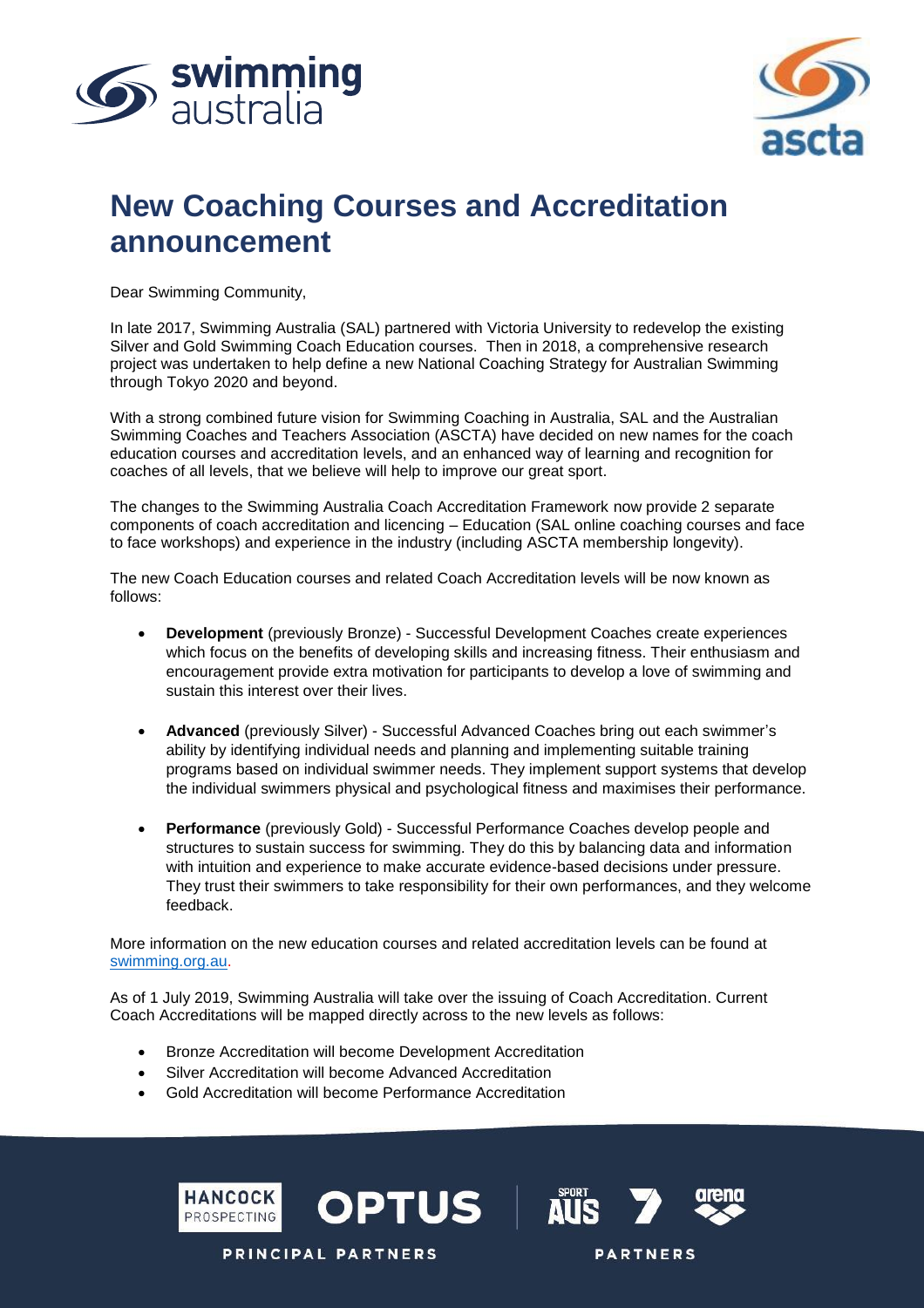



Bronze, Silver, Gold and Platinum Coach performance recognition will continue to be recognised and will be awarded by ASCTA. Criteria for achieving performance recognition will be released in due course.

We are excited to announce that we will be offering 3 core workshops for the Advanced Course and 1 Elective workshop (which can be used for the Advanced or Performance Course) at the ASCTA Convention 2019. To register your interest in enrolling in the course and attending the face to face workshops at the Convention, please register your expression of interest at the ASCTA Convention website – [asctaconvention.com.](https://asctaconvention.ascta.com/)

Prior to attending the workshops at the ASCTA Convention, you will need to complete the online enrolment for the full Advanced Course or Performance Course and complete the associated theory modules. Online course enrolment will be available from 1<sup>st</sup> April 2019.

For further information please contact Paul Malcolm, GM Sport Sustainability and Growth at [paul.malcolm@swimming.org.au](mailto:paul.malcolm@swimming.org.au)

Kussell

Bura

Leigh Russell and Brendon Ward CEO, SAL and Brendon Ward CEO, ASCTA **CEO, SAL CEO, ASCTA**

**FAQs:**

#### **Who will this affect?**

All current accredited and prospective swimming coaches in Australia, and those wishing to undertake further education and professional development to advance their career in coaching.

#### **How will it affect coaches?**

Coaches will be able to complete coach education courses via a combination of online learning and assessments, face to face workshops and mentoring. Assessment will be a combination of online quizzes, research projects, case studies, assignments, attendance at and contribution to workshops, post-workshop reflections in the home club/squad environment, and completion of practical hours under guidance from a Mentor.

#### **Can coaches re-do an education course? / Do coaches need to re-do education courses?**

If coaches already hold coaching accreditation, they don't have to re-do a course, but they will need to continue to do professional development to gain points for re-accreditation as per the current system. The full courses are available to be re-done if desired and individual modules will be available to complete for professional development.

#### **What happens to my current accreditation?**

Your current accreditation will be directly mapped to the equivalent education level and your previous performance achievement will also be mapped directly to the new criteria.

**OPTUS** 

#### **What if coaches have already commenced a course?**







**PRINCIPAL PARTNERS**